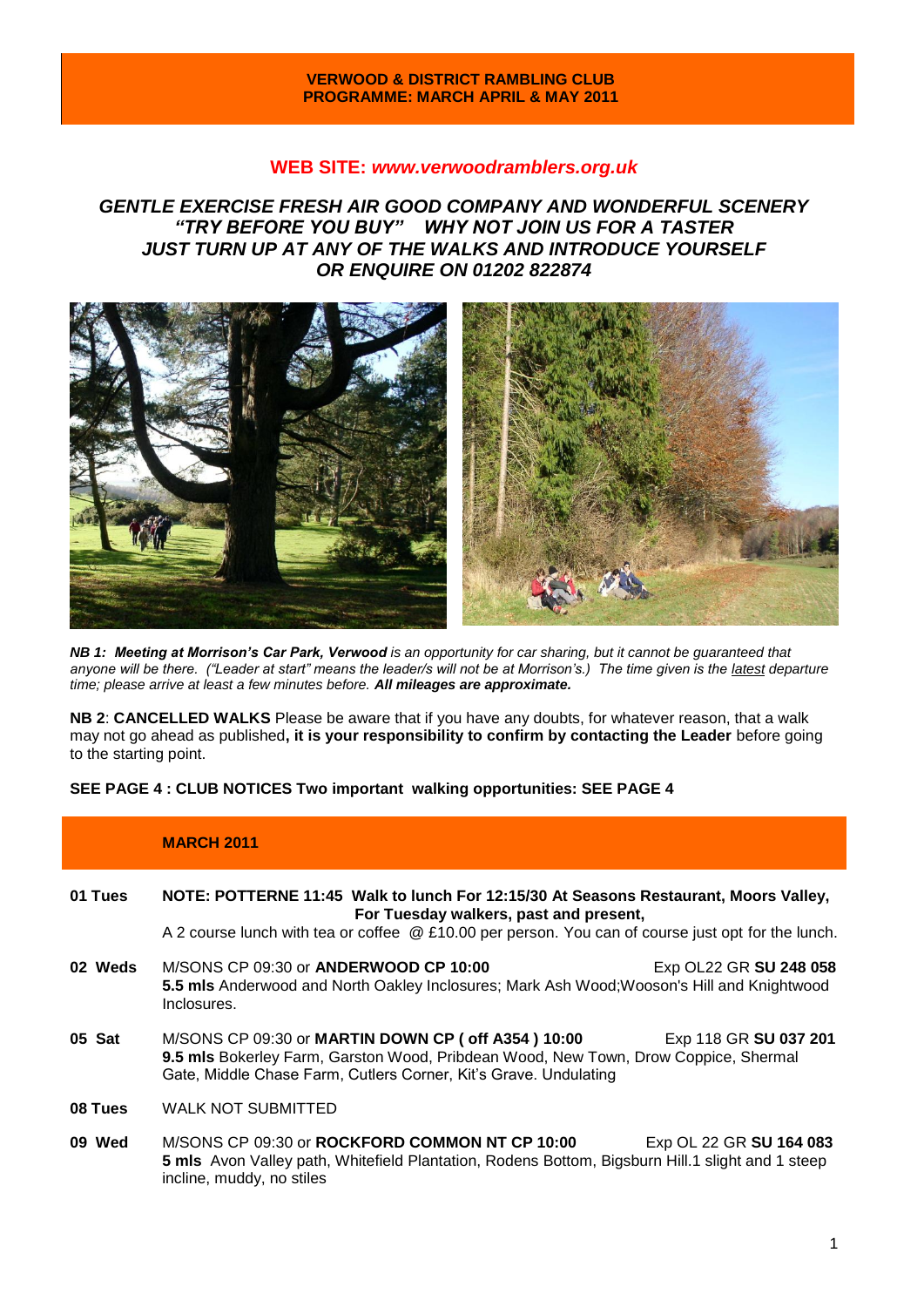- **11 Fri** M/SONS CP 09:15 or **WIN GREEN 10:00** Exp118 GR **ST 206 925 10 mls** Berwick St John Whitesheet Hill.Strenuous with Steep hills & stiles
- **15 Tues** M/SONS CP 9:30 or **VERELEY CP 10:00** Exp OL22 GR **SU 197 051 3 mls** Smugglers Road, Vales Moor, Castle Hill, Burley Street, Whitemoor.1 steepish and 1 slight incline, could be muddy, no stiles
- **16 Wed** M/SONS CP 09:15 or **WICK LANE CP TUCKTON 10:00** Exp OL22 GR **SZ 153 922 (Car Park should be free in March but if not, possibly alternative Roadside parking) 5.5 mls** Stour Valley Way, Hengistbury Head and return
- **19 Sat** WALK NOT SUBMITTED
- **22 Tues** M/SONS CP 09:30 or **MARTIN DOWN CP 10:00** Expl 118 gr **SU 037 201 3.5mls** Vernditch Chase, Roman road.
- **23 Wed** M/SONS CP 09:15 or **WASHERS PIT CP ASHMORE 10.00** Exp 118 GR **ST 897 167 6mls** Stubhampton, Ashmore & Well bottoms Ashmore . **(Parking Limited Car share if possible)**
- **25 Fri** M/SONS CP 09:15 or **FARNHAM 10:00 (Park beside Museum Inn)** Exp118 GR **ST 958 151 10 mls** New Town Bussey stool,Stubhampton, chettle. Generally level walking
- **29 Tues** WALK NOT SUBMITTED
- **30 Wed** WALK NOT SUBMITTED

### **APRIL 2011**

- **02 Sat** M/SONSC.P. 09:15or **STOUR VALLEY CP BLANDFORD 10:00** Exp 118 GR.**ST 885 059 9.5 mls** Quarleston Down, Winterborne Stickland, Bryanston School. 9.5 - 10 miles approx.
- **05 Tues** M/SONS CP 09:15 or **UPTON COUNTRY HOUSE CP (Free) 10:00** Exp OL15 GR **SY 992 930 2.5 mls** Upton Park House & Garden and shoreline.
- **06 Wed** M/SONS CP 09:30 or **APLESLADE CP 10:00** Exp OL22 GR **SU 185 092 5 mls** Rockford Common Ibsley Common 1 steepish incline.
- **08 Fri** M/SONS CP09:15 or **GREYHOUND INN WINTERB'NE KINGS'N 10:00** Exp118 GR **SY 862 977 (Park in rear Car Park and consider a coffee/drink on return. Car Share if possible) 9.5 mls** Roman Rd, Great Coll wood Sth & Nth Farms, Little Coll wood. 2 stiles & Mud
- **12 Tues NOTE : POTTERNE PARK CP 10:00** Exp OL22 GR **SU 095 075 3.5 mls** Around Moors Valley. Stop at Visitor Centre for coffee. Return via Potterne Farm.
- **13 Wed** M/SONS CP 0930 or **BROOMY WALK CP 10:00** Exp OL22 GR **SU 197 100 5 mls** Forest Circular some hills usual conditions
- **16 Sat** M/SONS CP 09:00 **SOUTH DOWN NT CP (Nth of Ringstead Bay) 10:15** Exp OL 15 **SY 759 823 9.5mls** Holworth, Moigns Down, Osmington White Horse, Osmington, coast path to Osmington mills Ringstead Bay Burning Cliff
- **19 Tues** M/SONS CP 9:40 or **CRANBORNE GARDEN CR (at top end) 10:00** Exp 118 GR **SU 056 132 3 mls** Cranborne Village and Estate farm. One long incline no stiles. No dogs. Could be muddy if wet. 3 miles. Option of light lunch or coffee at garden centre.
- **20 Wed** WALK NOT SUBITTED
- **22 G'Fri** WALK NOT SUBMITTED
- **26 Tues** M/SONS CP 09:30 or **ALICE LISLE INN CP 10:00** Exp OL22 GR **SU 159 081 3 mls** Pleasant walk via Blashford lake, and Linbrook lake.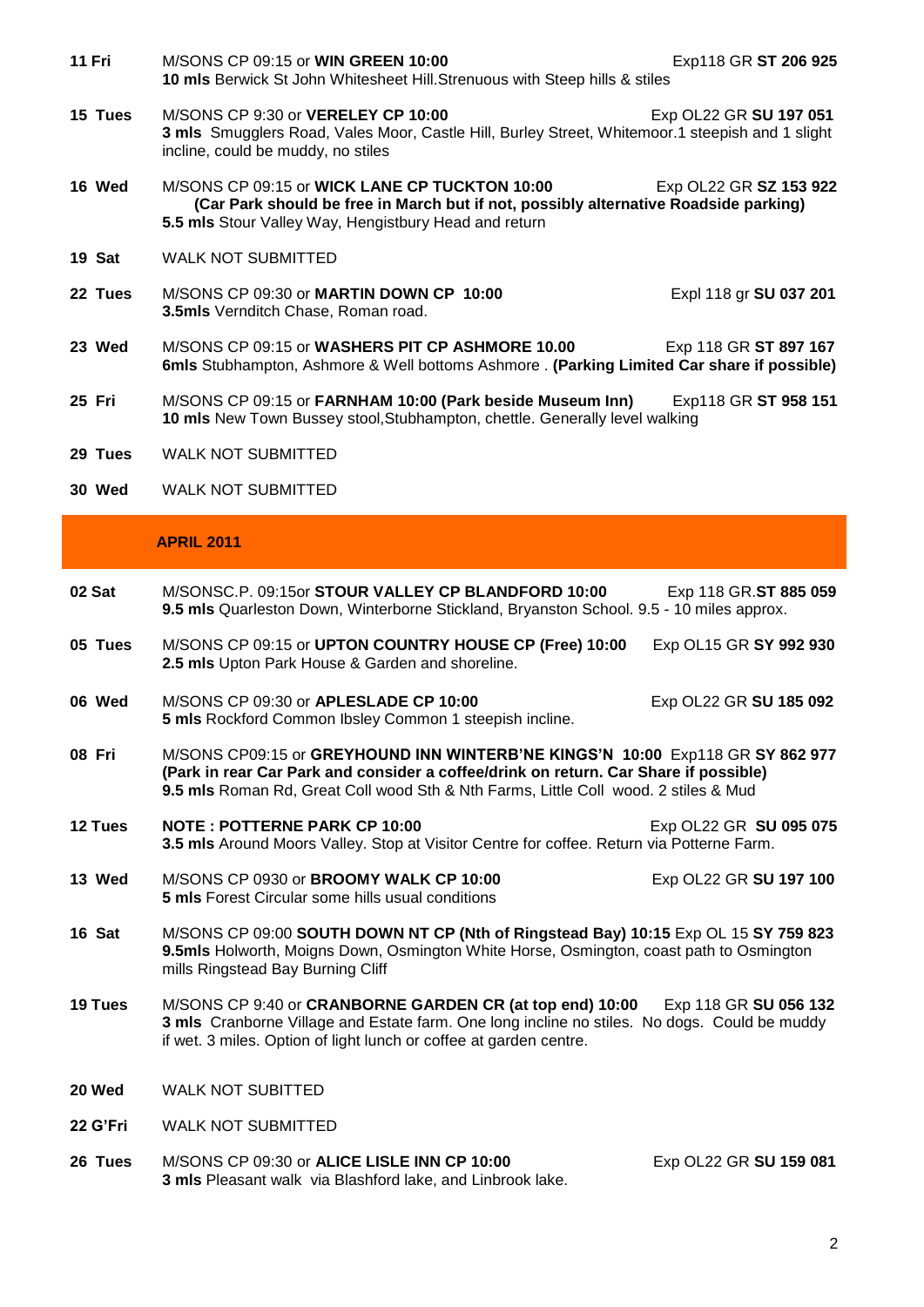| 27 Weds | M/SONS CP 09:30 or MINCHINGTON CROSS10:00<br>Exp 118 GR ST 957 167<br>5.5 mls Farnham, Minchington, Woodcutts Pollards Wood. Undulating & 5 or 6 Stiles                                                                                                                                               |
|---------|-------------------------------------------------------------------------------------------------------------------------------------------------------------------------------------------------------------------------------------------------------------------------------------------------------|
| 30 Sat  | M/SONS CP 09:30 or DRUSILLAS CP HORTON 10:00<br>Exp 118 GR SU 039 075<br>(Park at North end of CP and consider a Coffee/drink on return. Car share if possible)<br>9.5 mls Haythorne, North Fm, Matterly drove, Critchell Mill/Lake, Chalbury, Linen Hill Fm Priors<br>Copse. Moderate & some stiles. |
|         | <b>MAY 2011</b>                                                                                                                                                                                                                                                                                       |
| 03 Tues | <b>WALK NOT SUBMITTED</b>                                                                                                                                                                                                                                                                             |
| 04 Wed  | M/SONS CP 09:15 or THE COMPASSES INN DAMERHAM 10:00<br>Exp OL 22 GR SU 106 161<br>(Consider a Coffee/drink on return. Car share if possible)<br>5.5mls Rockbourne, Grim's Ditch, Damerham Knoll. Some stiles and Mud.                                                                                 |
| 06 Fri  | M/SONS CP 09:00 or CP EAST of EGGARDON HILL 10:15<br>Exp 117 GR SY 549 948<br>10mls Eggardon Hill, Spyway, Uploders, Loders, Watermill, Powerstock.                                                                                                                                                   |
| 10 Tues | M/SONS CP 9:30 or BROCKHILL CP (off Rhinefield Drive) 10:00<br>Exp OL22 GR SU 267 058<br>2.5 mls Pondhill enclosure, arboretum. Flat no stiles.                                                                                                                                                       |
| 11 Wed  | M/SONS CP 09:15 or LANGTON ARMS TARRANT MONKTON 10.00<br>Exp118 GR SU 943 088<br>(Use overflow car park consider coffee/drink after)<br>5mls Turners Lane, Chetterwood (hopefully bluebells), Common Drove.                                                                                           |
| 14 Sat  | M/SONS CP 09:30 or BADBURY RINGS CP 10.00<br>Exp118 GR ST 959 031<br>10mls Tarrant Crawford, Shapwick, Stour Valley Way, Kingston Lacy Park                                                                                                                                                           |
| 17 Tues | M/SONS CP 09:15 or CANADIAN MEMORIAL C.P. 10:00<br>Exp OL22 GR SU 240 093<br>3.7mls Highland Water Inclosure, Withybed Bottom, boating lake. Forest walk, slopes, no stiles.<br>Could be Muddy                                                                                                        |
| 18 Wed  | M/SONS CP 09:30 WILVERLEY INCLOSURE CP 10:00<br>Exp OL22 GR SU 252 007<br>5.5 mls Naked Man, Holm Hill, Hinchelsea Moor, Horseshoe Bottom.                                                                                                                                                            |
| 20 Fri  | M/SONS CP 09:00 WINFRITH NEWBURGH CHURCH CP 10:15<br>Exp OL15 GR SY 805 844<br>8.5 mls Chaldon Herring, Chideock Farm, Newlands Warren, Daggers Gate, Winfrith Drove                                                                                                                                  |
|         | ALSO BROWNSEA TRIP See page 4                                                                                                                                                                                                                                                                         |
| 24 Tues | M/SONS CP 9:45 or CROSS KEYS C.P MANNINGTON 10:15<br>Exp OL22 GR SU 064 048<br>(Park at far end of CP. Pub opens at 11.30 for coffee/lunch)<br>3 mls Holt Heath. Mud after rain.                                                                                                                      |
| 25 Wed  | M/SONS CP 09:30 or OAKLEY CP 10:00<br>Exp OL22 GR SU 226 046<br><b>5 mls</b> Forest Circular usual conditions                                                                                                                                                                                         |
| 28 Sat  | NOTE: 1 <sup>st</sup> SCHOOL MARGARDS LANE VERWOOD 10:00 In Lane<br>OL22 GR SU 082 082<br>9 mls Horton Common Woodlands Pk, Kings Wd, Maldry Wd, Romford, Crane Valley Golf<br>Course Moderate with some stiles & mud Local walk to avoid the Bank Holiday traffic.                                   |
| 31 Tues | M/SONS CP 09.30 or EYEWORTH POND FRITHAM CP 10.00<br>Expl OL22 GR SU 229146<br>3.5mls Eyeworth Wood, Longcross Plain. Undulating, may be muddy.                                                                                                                                                       |

# **GENERAL INFORMATION**

**All leaders should carry a First Aid Kit when leading a walk. These kits are the property of the club (one for each walk day). Leaders can get First Aid Kits from Geoff Batts ( 01202 874347), David Lanigan (01202 893981), John Wadge, (01202 822874) or Graham Jakes (01202 825653) and return them after their walk.**